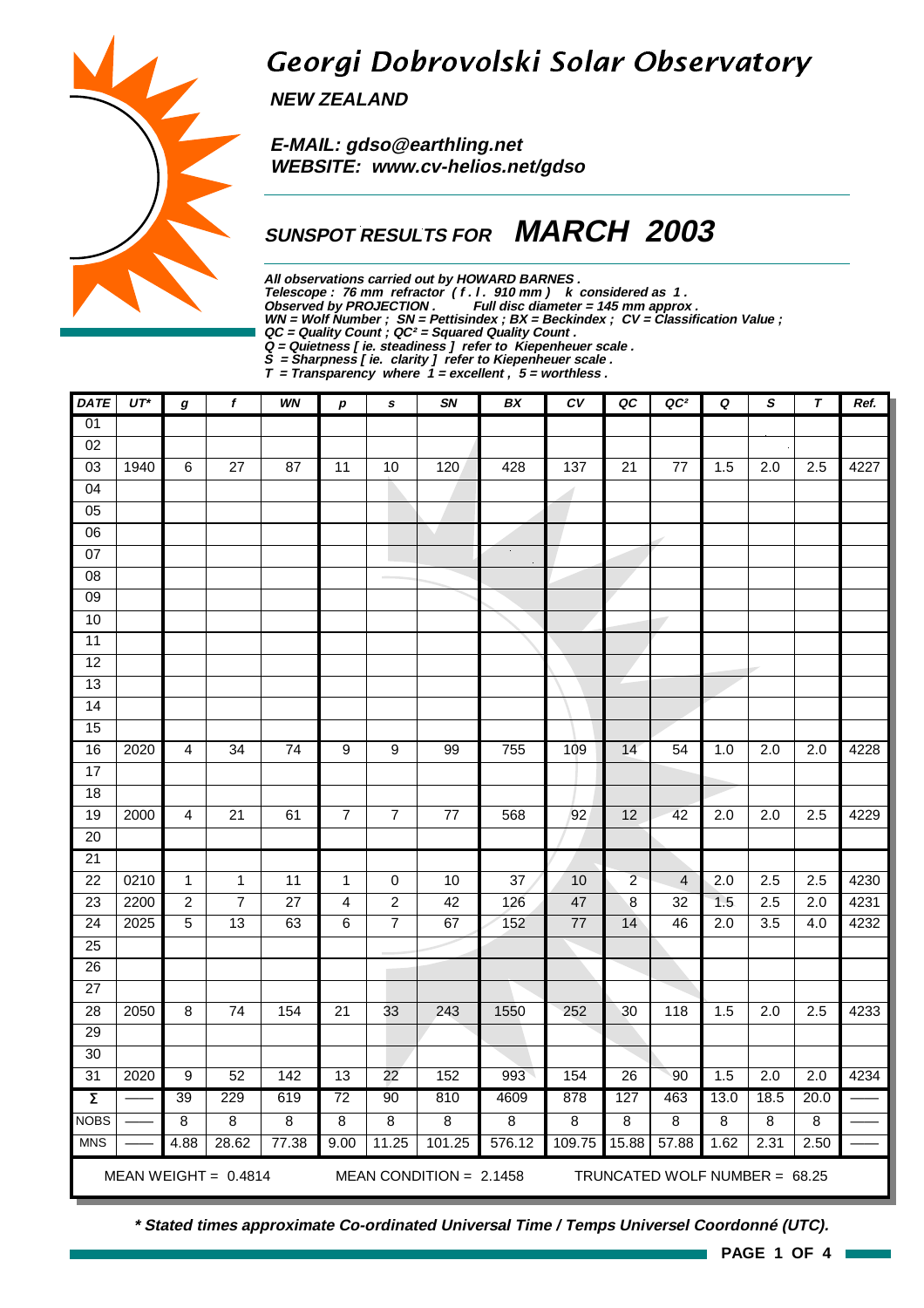

**SUNSPOT DISTRIBUTION & INTER-SOL INDICES FOR**

 **MARCH 2003**

**All observations carried out by HOWARD BARNES .**

Telescope : 76 mm refractor (f. l. 910 mm).<br>Observed by PROJECTION . Full disc diam

Full disc diameter = 145 mm approx .

**IS = Inter-Sol Index .**

**gr = number of multi-spot groups .**

**grfp = number of umbræ within penumbræ within the groups (gr) .**

**grf = number of non-penumbral spots within the groups (gr) .**

**efp = number of single penumbral spots .**

**ef = number of single non-penumbral spots . Q = Quietness [ ie. steadiness ] refer to Kiepenheuer scale .**

**S = Sharpness [ ie. clarity ] refer to Kiepenheuer scale .**

**T = Transparency where 1 = excellent , 5 = worthless .**

| <b>DATE</b>         | UT                           | $I\!S$          | $\bm{gr}$      | grfp            | $grf$          | $e\!f\!p$      | ef             | $\pmb Q$         | $\pmb{s}$        | $\pmb{\tau}$            | Ref. |
|---------------------|------------------------------|-----------------|----------------|-----------------|----------------|----------------|----------------|------------------|------------------|-------------------------|------|
| 01                  |                              |                 |                |                 |                |                |                |                  |                  |                         |      |
| 02                  |                              |                 |                |                 |                |                |                |                  |                  |                         |      |
| $\overline{03}$     | 1940                         | 33              | 6              | 17              | $10$           | $\pmb{0}$      | $\pmb{0}$      | 1.5              | 2.0              | 2.5                     | 4227 |
| 04                  |                              |                 |                |                 |                |                |                |                  |                  |                         |      |
| 05                  |                              |                 |                |                 |                |                |                |                  |                  |                         |      |
| $\overline{06}$     |                              |                 |                |                 |                |                |                |                  |                  |                         |      |
| 07                  |                              |                 |                |                 |                |                |                |                  |                  |                         |      |
| 08                  |                              |                 |                |                 |                |                |                |                  |                  |                         |      |
| $\overline{09}$     |                              |                 |                |                 |                |                |                |                  |                  |                         |      |
| 10                  |                              |                 |                |                 |                |                |                |                  |                  |                         |      |
| 11                  |                              |                 |                |                 |                |                |                |                  |                  |                         |      |
| 12                  |                              |                 |                |                 |                |                |                |                  |                  |                         |      |
| 13                  |                              |                 |                |                 |                |                |                |                  |                  |                         |      |
| $\overline{14}$     |                              |                 |                |                 |                |                |                |                  |                  |                         |      |
| 15                  |                              |                 |                |                 |                |                |                |                  |                  |                         |      |
| 16                  | $\frac{1}{20}$ <sub>20</sub> | $37\,$          | $\overline{3}$ | $\overline{24}$ | $\overline{9}$ | $\mathbf{1}$   | $\overline{0}$ | 1.0              | 2.0              | 2.0                     | 4228 |
| $\overline{17}$     |                              |                 |                |                 |                |                |                |                  |                  |                         |      |
| 18                  |                              |                 |                |                 |                |                |                |                  |                  |                         |      |
| 19                  | 2000                         | $\overline{22}$ | $\overline{1}$ | 11              | $\overline{7}$ | $\overline{3}$ | $\overline{0}$ | 2.0              | 2.0              | 2.5                     | 4229 |
| $\overline{20}$     |                              |                 |                |                 |                |                |                |                  |                  |                         |      |
| $\overline{21}$     |                              |                 |                |                 |                |                |                |                  |                  |                         |      |
| $\overline{22}$     | 0210                         | $\mathbf{1}$    | $\pmb{0}$      | $\pmb{0}$       | $\bf 0$        | $\mathbf{1}$   | $\overline{0}$ | 2.0              | $\overline{2.5}$ | 2.5                     | 4230 |
| $\overline{23}$     | 2200                         | $\overline{9}$  | $\overline{2}$ | $\overline{5}$  | $\overline{2}$ | $\overline{0}$ | $\overline{0}$ | 1.5              | 2.5              | 2.0                     | 4231 |
| $\overline{24}$     | 2025                         | 17              | $\overline{4}$ | $6\overline{6}$ | $\overline{6}$ | $\overline{0}$ | $\overline{1}$ | $\overline{2.0}$ | 3.5              | 4.0                     | 4232 |
| $\overline{25}$     |                              |                 |                |                 |                |                |                |                  |                  |                         |      |
| 26                  |                              |                 |                |                 |                |                |                |                  |                  |                         |      |
| $\overline{27}$     |                              |                 |                |                 |                |                |                |                  |                  |                         |      |
| $\overline{28}$     | 2050                         | 81              | $\overline{7}$ | 40              | 33             | $\overline{1}$ | $\overline{0}$ | 1.5              | 2.0              | 2.5                     | 4233 |
| 29                  |                              |                 | $\sim$         |                 |                |                |                |                  |                  |                         |      |
| $\overline{30}$     |                              |                 |                |                 |                |                |                |                  |                  |                         |      |
| 31                  | 2020                         | 59              | $\overline{7}$ | 29              | 21             | $\overline{1}$ | $\mathbf{1}$   | 1.5              | $\overline{2.0}$ | 2.0                     | 4234 |
| $\overline{\Sigma}$ |                              | 259             | 30             | 132             | 88             | $\overline{7}$ | $\overline{2}$ | 13.0             | 18.5             | 20.0                    |      |
| <b>NOBS</b>         |                              | $\overline{8}$  | $\overline{8}$ | $\overline{8}$  | $\overline{8}$ | $\overline{8}$ | $\overline{8}$ | $\overline{8}$   | $\overline{8}$   | $\overline{\mathbf{8}}$ |      |
| <b>MNS</b>          |                              | 32.38           | 3.75           | 16.50           | 11.0           | 0.88           | 0.25           | 1.62             | 2.31             | 2.50                    |      |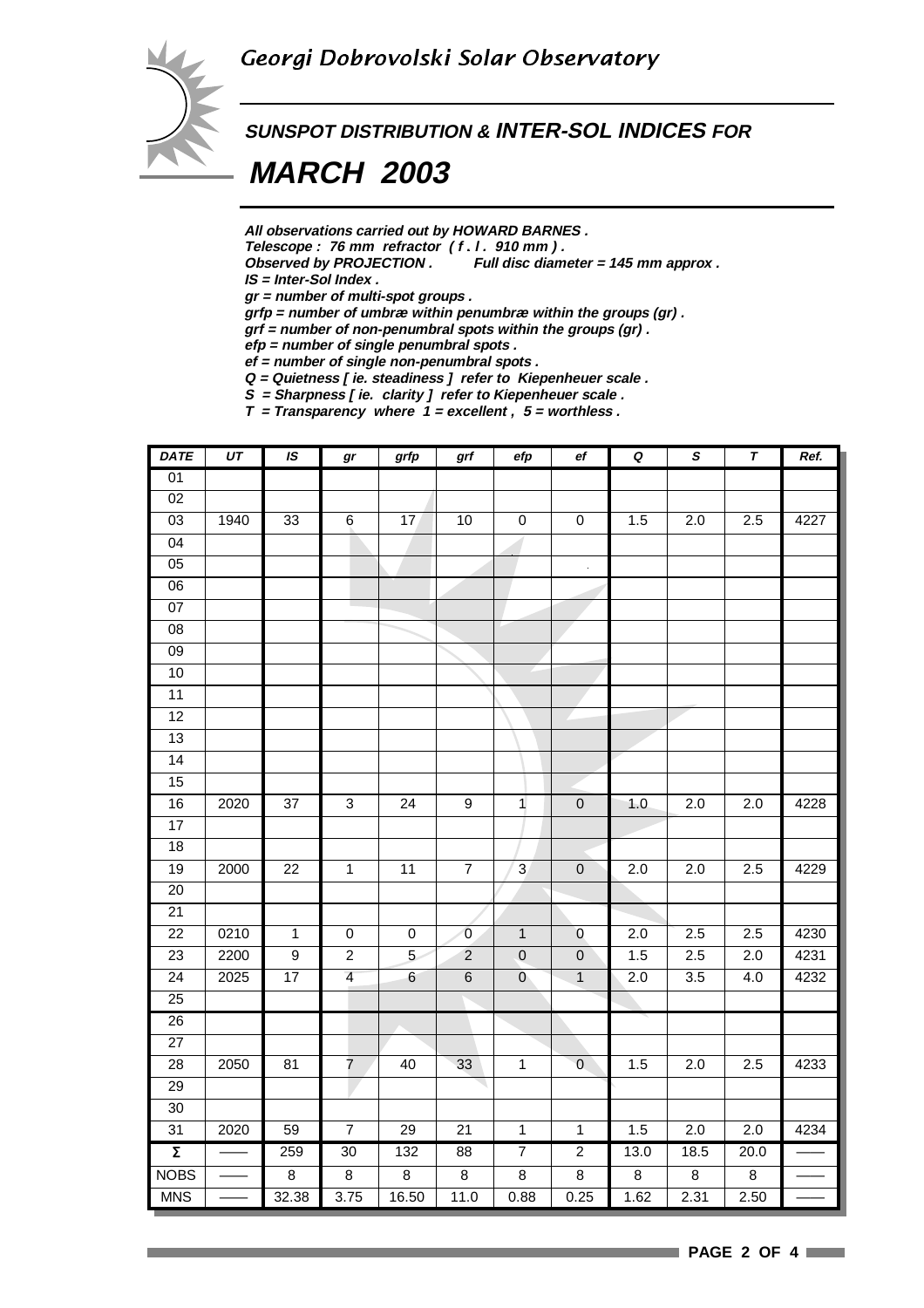

**SUNSPOT CENSUS BY CLASSIFICATION FOR**

 **MARCH 2003**

**All observations carried out by HOWARD BARNES .** Telescope : 76 mm refractor (f. l. 910 mm).<br>Observed by PROJECTION . Full disc dian **Full disc diameter = 145 mm approx . IF 2 OR MORE REGIONS ARE OF THE SAME CLASSIFICATION , THEN SUNSPOT COUNTS ARE SEPARATED BY SOLIDI ( / ) .**

| <b>DATE</b>   | UT   | В<br>A           |                  |                  |                  | $\pmb{C}$                                             |                     | D              |                                                   | E                   |                    | $\overline{F}$   |                             | G                |              | $\pmb H$     |                         | J              |                  |
|---------------|------|------------------|------------------|------------------|------------------|-------------------------------------------------------|---------------------|----------------|---------------------------------------------------|---------------------|--------------------|------------------|-----------------------------|------------------|--------------|--------------|-------------------------|----------------|------------------|
|               |      | $\boldsymbol{g}$ | $\boldsymbol{f}$ | $\boldsymbol{g}$ | $\boldsymbol{f}$ | $\bm{g}$                                              | $\pmb{f}$           | $\bm{g}$       | f                                                 | $\boldsymbol{g}$    | $\pmb{f}$          | $\boldsymbol{g}$ | $\pmb{f}$                   | $\boldsymbol{g}$ | $\mathbf{f}$ | $\pmb{g}$    | $\pmb{f}$               | g              | $\boldsymbol{f}$ |
| 01            |      |                  |                  |                  |                  |                                                       |                     |                |                                                   |                     |                    |                  |                             |                  |              |              |                         |                |                  |
| 02            |      |                  |                  |                  |                  |                                                       |                     |                |                                                   |                     |                    |                  |                             |                  |              |              |                         |                |                  |
| 03            | 1940 | $\mathsf 0$      | 0                | $\mathbf{1}$     | $\overline{2}$   | $\mathbf{1}$                                          | 3 <sup>1</sup>      | $\overline{4}$ | 2/4/5/11                                          | 0                   | $\bf{0}$           | $\mathbf 0$      | $\mathsf 0$                 | 0                | $\mathbf 0$  | $\mathbf 0$  | 0                       | 0              | 0                |
| 04            |      |                  |                  |                  |                  |                                                       |                     |                |                                                   |                     |                    |                  |                             |                  |              |              |                         |                |                  |
| 05            |      |                  |                  |                  |                  |                                                       |                     |                |                                                   |                     |                    |                  |                             |                  |              |              |                         |                |                  |
| 06            |      |                  |                  |                  |                  |                                                       |                     |                |                                                   |                     |                    |                  |                             |                  |              |              |                         |                |                  |
| 07            |      |                  |                  |                  |                  |                                                       |                     |                |                                                   |                     |                    |                  |                             |                  |              |              |                         |                |                  |
| 08            |      |                  |                  |                  |                  |                                                       |                     |                |                                                   |                     |                    |                  |                             |                  |              |              |                         |                |                  |
| 09            |      |                  |                  |                  |                  |                                                       |                     |                |                                                   | $\epsilon$          |                    |                  |                             |                  |              |              |                         |                |                  |
| 10            |      |                  |                  |                  |                  |                                                       |                     |                |                                                   |                     | $\hat{\mathbf{r}}$ |                  |                             |                  |              |              |                         |                |                  |
| 11            |      |                  |                  |                  |                  |                                                       |                     |                |                                                   |                     |                    |                  |                             |                  |              |              |                         |                |                  |
| 12            |      |                  |                  |                  |                  |                                                       |                     |                |                                                   |                     |                    |                  |                             |                  |              |              |                         |                |                  |
| 13            |      |                  |                  |                  |                  |                                                       |                     |                |                                                   |                     |                    |                  |                             |                  |              |              |                         |                |                  |
| 14            |      |                  |                  |                  |                  |                                                       |                     |                |                                                   |                     |                    |                  |                             |                  |              |              |                         |                |                  |
| 15            |      |                  |                  |                  |                  |                                                       |                     |                |                                                   |                     |                    |                  |                             |                  |              |              |                         |                |                  |
| 16            | 2020 | $\mathsf 0$      | 0                | $\mathbf 0$      | 0                | $\mathbf{1}$                                          | 3                   | $\mathbf{1}$   | 8                                                 | $\mathbf{1}$        | 22                 | $\pmb{0}$        | $\pmb{0}$                   | $\pmb{0}$        | $\mathbf 0$  | 0            | 0                       | $\mathbf{1}$   | $\mathbf{1}$     |
| 17            |      |                  |                  |                  |                  |                                                       |                     |                |                                                   |                     |                    |                  |                             |                  |              |              |                         |                |                  |
| 18            |      |                  |                  |                  |                  |                                                       |                     |                |                                                   |                     |                    |                  |                             |                  |              |              |                         |                |                  |
| 19            | 2000 | $\mathbf 0$      | 0                | $\mathbf 0$      | 0                | $\pmb{0}$                                             | 0                   | $\pmb{0}$      | 0                                                 | $\mathbf{1}$        | 18                 | $\mathbf 0$      | $\pmb{0}$                   | 0                | 0            | $\mathbf{1}$ | $\mathbf{1}$            | $\sqrt{2}$     | 1/1              |
| $20\,$        |      |                  |                  |                  |                  |                                                       |                     |                |                                                   |                     |                    |                  |                             |                  |              |              |                         |                |                  |
| 21            |      |                  |                  |                  |                  |                                                       |                     |                |                                                   |                     |                    |                  |                             |                  |              |              |                         |                |                  |
| 22            | 0210 | $\mathbf 0$      | 0                | $\mathbf 0$      | 0                | $\mathbf 0$                                           | $\mathsf{O}\xspace$ | $\mathbf 0$    | $\pmb{0}$                                         | $\mathbf{0}$        | $\mathbf 0$        | $\mathbf 0$      | $\pmb{0}$                   | $\overline{0}$   | $\mathbf 0$  | $\mathbf 0$  | 0                       | $\mathbf{1}$   | $\mathbf{1}$     |
| 23            | 2200 | $\mathbf 0$      | 0                | $\mathbf 0$      | 0                | 0                                                     | 0                   | $\sqrt{2}$     | 2/5                                               | $\mathsf{O}\xspace$ | $\mathbf 0$        | $\pmb{0}$        | $\pmb{0}$                   | 0                | 0            | 0            | 0                       | $\pmb{0}$      | 0                |
| 24            | 2025 | $\mathbf{1}$     | $\mathbf{1}$     | $\mathbf{1}$     | $\overline{2}$   | $\mathbf{1}$                                          | $\overline{4}$      | $\overline{c}$ | 3/3                                               | $\mathbf 0$         | $\mathbf 0$        | $\mathbf 0$      | $\pmb{0}$                   | $\pmb{0}$        | $\mathbf 0$  | 0            | 0                       | 0              | 0                |
| 25            |      |                  |                  |                  |                  |                                                       |                     |                |                                                   |                     |                    |                  |                             |                  |              |              |                         |                |                  |
| 26            |      |                  |                  |                  |                  |                                                       |                     |                |                                                   |                     |                    |                  |                             |                  |              |              |                         |                |                  |
| 27            |      |                  |                  |                  |                  |                                                       |                     |                |                                                   |                     |                    |                  |                             |                  |              |              |                         |                |                  |
| 28            | 2050 | $\mathsf 0$      | 0                | $\pmb{0}$        | 0                | $\pmb{0}$                                             | $\mathbf 0$         | 5              | 3/7/8/15/17                                       | $\mathbf{1}$        | 21                 | $\mathbf 0$      | $\pmb{0}$                   | $\pmb{0}$        | 0            | $\mathbf{1}$ | $\overline{c}$          | $\mathbf{1}$   | $\mathbf{1}$     |
| 29            |      |                  |                  |                  |                  |                                                       |                     |                |                                                   |                     |                    |                  |                             |                  |              |              |                         |                |                  |
| 30            |      |                  |                  |                  |                  |                                                       |                     |                |                                                   |                     |                    |                  |                             |                  |              |              |                         |                |                  |
| 31            | 2020 | $\mathbf{1}$     | $\mathbf{1}$     | $\sqrt{2}$       | 2/5              | 0                                                     | $\pmb{0}$           | 3              | 6/9/10                                            | $\mathbf{1}$        | 16                 | $\mathbf 0$      | $\pmb{0}$                   | 0                | 0            | 0            | 0                       | $\overline{c}$ | 1/2              |
| <b>TOTALS</b> |      | $\overline{c}$   | $\overline{2}$   | $\sqrt{4}$       | $11$             | $\begin{array}{ c c } \hline 3 \\ \hline \end{array}$ | $10\,$              | 17             | 118                                               | $\overline{4}$      | $77$               | $\overline{0}$   | $\pmb{0}$                   | $\overline{0}$   | $0\quad 2$   |              | $\overline{\mathbf{3}}$ |                | $7 \quad 8$      |
|               |      |                  |                  |                  |                  |                                                       |                     |                | REGIONAL PERCENTAGES                              |                     |                    |                  |                             |                  |              |              |                         |                |                  |
| A             |      |                  | $\sf B$          |                  | $\mathsf C$      |                                                       | D                   |                | E                                                 |                     | F                  | G                | $\boldsymbol{\mathsf{H}}$   |                  |              | J            |                         |                | $\Sigma g$       |
|               |      |                  |                  |                  |                  |                                                       |                     |                |                                                   |                     |                    |                  |                             |                  |              |              |                         |                |                  |
| 5.1           |      |                  | 10.3             |                  | $7.7$            |                                                       | 43.6                |                | 10.3                                              |                     | $0.0\,$            | $0.0\,$          | 5.1                         |                  |              | 17.9         |                         |                | $39\,$           |
|               |      |                  |                  |                  | $NOBS = 8$       |                                                       |                     |                | $\frac{\overline{p}}{\overline{p}}$ mean = 1.7628 |                     |                    |                  | $\frac{1}{2}$ mean = 5.0472 |                  |              |              |                         |                |                  |
|               |      |                  |                  |                  |                  |                                                       |                     |                | $\frac{1}{p}$ / g mean = 1.8462                   |                     |                    |                  | $f / g$ mean = 5.8718       |                  |              |              |                         |                |                  |
|               |      |                  |                  |                  |                  |                                                       |                     |                | GROUP COMPLEXITY INDEX (GCI) = 7.7179             |                     |                    |                  |                             |                  |              |              |                         |                |                  |
|               |      |                  |                  |                  |                  |                                                       |                     |                |                                                   |                     |                    |                  |                             |                  |              |              |                         |                |                  |